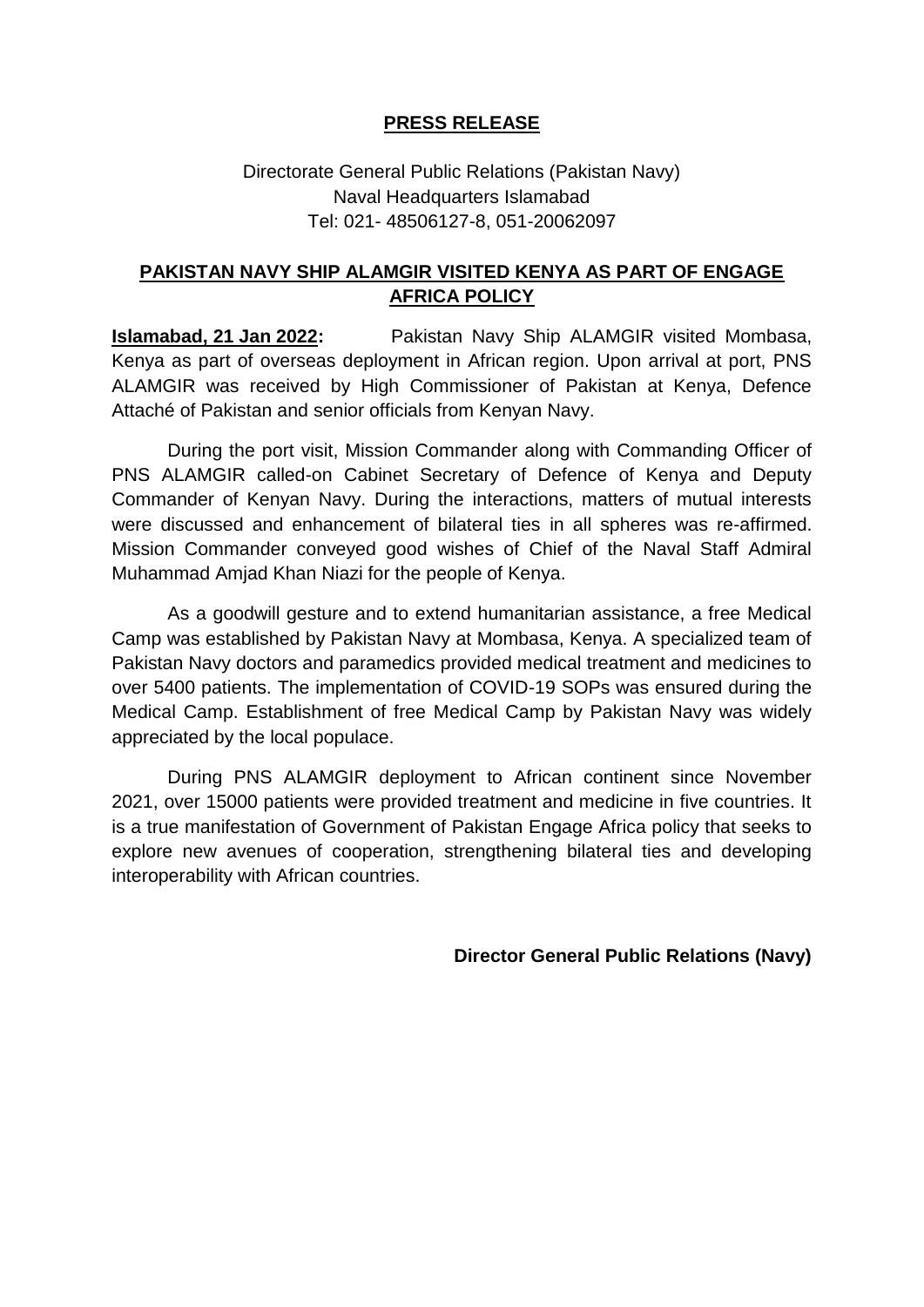

Pakistan Navy Ship ALAMGIR visited Kenya and established free medical camp for local populace of Mombasa



Pakistan Navy Ship ALAMGIR visited Kenya and established free medical camp for local populace of Mombasa